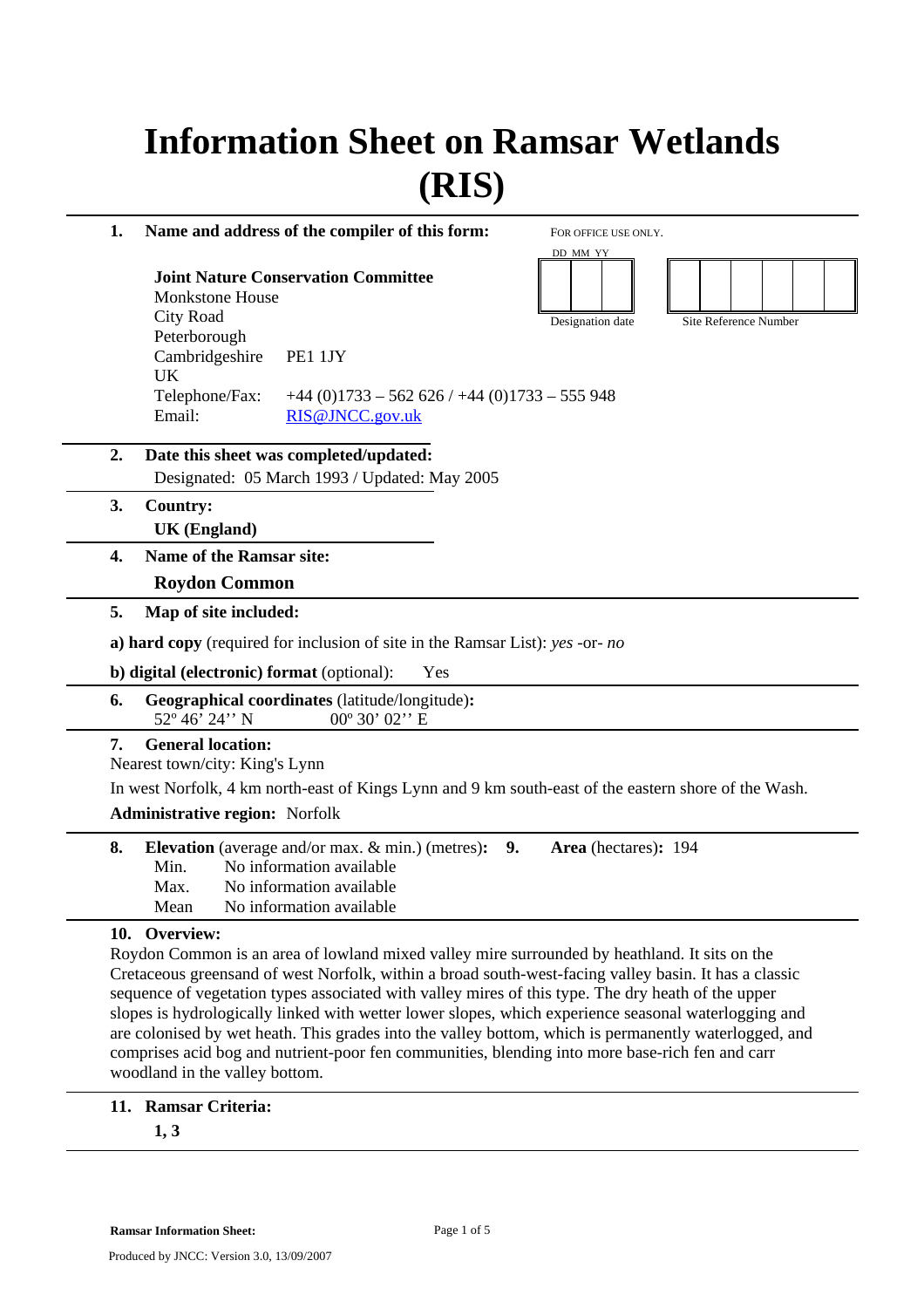#### **12. Justification for the application of each Criterion listed in 11. above:**

#### Ramsar criterion 1

The site is the most extensive and representative example of valley mire-heathland biotope within East Anglia.– It is a mixed valley mire holding vegetation communities which reflect the influence of both base-poor and base-rich water.

#### Ramsar criterion 3

The vegetation communities have a restricted distribution within Britain. – It also supports a number of acidophilic invertebrates outside their normal geographic range and six British Red Data Book invertebrates.

#### **Secretariat Comment: Species names have to be mentioned and included in the next update.**

#### **13. Biogeography:**

#### **a) biogeographic region:**

Atlantic

# **b) biogeographic regionalisation scheme** (include reference citation):

Council Directive 92/43/EEC

#### **14. Physical features of the site:**

| Soil & geology                    | acidic, basic, sand, peat, nutrient-poor, sedimentary, |  |
|-----------------------------------|--------------------------------------------------------|--|
|                                   | sandstone                                              |  |
| Geomorphology and landscape       | lowland, valley                                        |  |
| Nutrient status                   | mesotrophic, oligotrophic                              |  |
| pH                                | acidic, circumneutral                                  |  |
| Salinity                          | fresh                                                  |  |
| Soil                              | mainly mineral, mainly organic                         |  |
| Water permanence                  | usually permanent                                      |  |
| Summary of main climatic features | Annual averages (Marham, 1971–2000)                    |  |
|                                   | (www.metoffice.com/climate/uk/averages/19712000/sites/ |  |
|                                   | marham.html)                                           |  |
|                                   | Max. daily temperature: 13.8° C                        |  |
|                                   | Min. daily temperature: $5.7^{\circ}$ C                |  |
|                                   | Days of air frost: 51.9                                |  |
|                                   | Rainfall: 621.3 mm                                     |  |
|                                   | Hrs. of sunshine: 1536.6                               |  |

## **General description of the Physical Features:**

No information available

#### **15. Physical features of the catchment area:**  No information available

### **16. Hydrological values:**

Recharge and discharge of groundwater, Maintenance of water quality (removal of nutrients)

#### **17. Wetland types**

Inland wetland

| Code  | Name                                         | % Area |
|-------|----------------------------------------------|--------|
|       | Peatlands (including peat bogs swamps, fens) |        |
| Other | Other                                        | 20.∠   |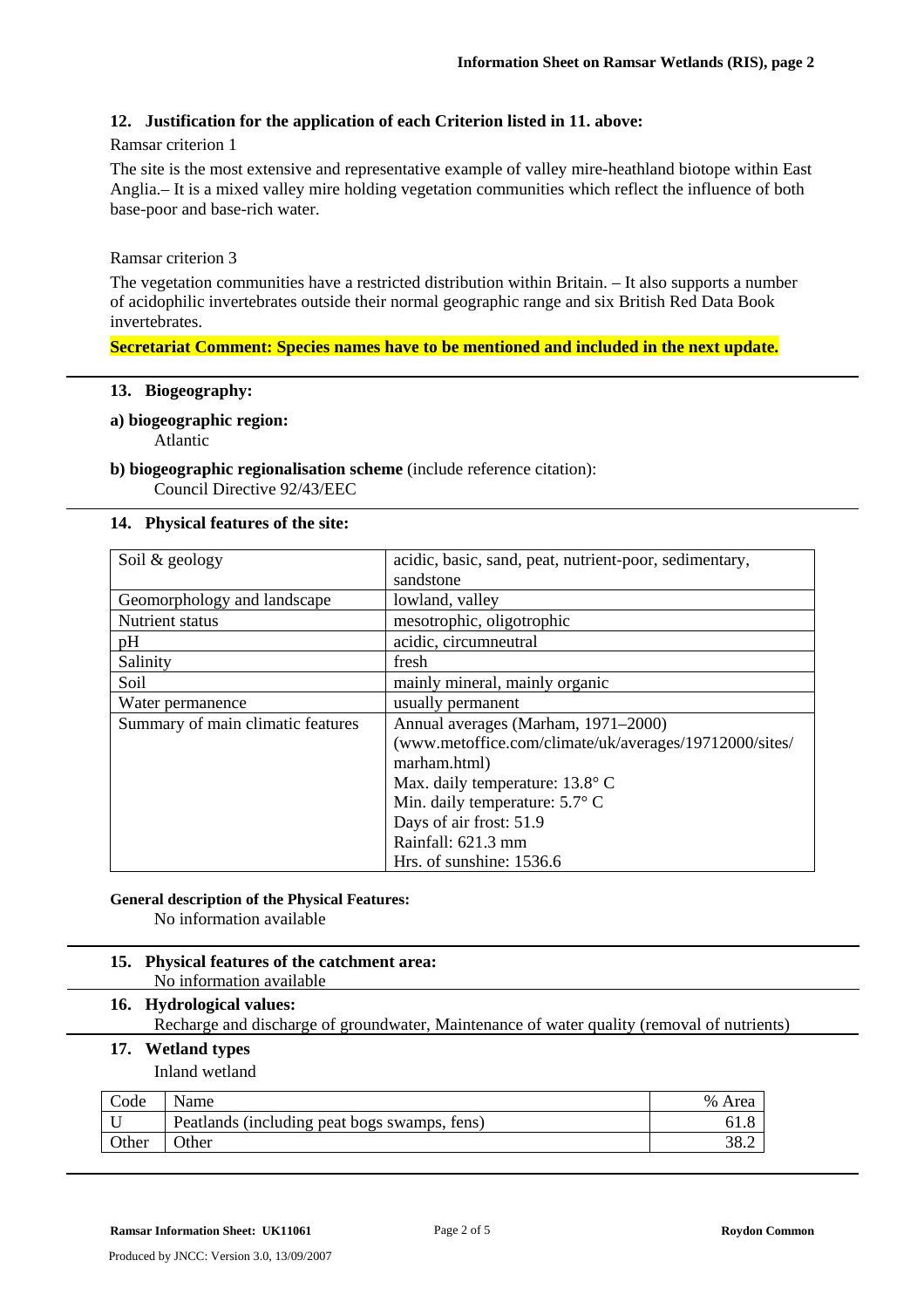#### **18. General ecological features:**

The main habitats and vegetation communities of this site are base-rich fen, nutrient-poor fen, acid mire, wet humid heath, wet carr woodland and acid dry heath. The mire communities are present in a distinct zonation grading from the acid dry heath, through wet heath to nutrient poor mire and fen in the valley bottom. The main NVC mire and wet heath communities are M14, M25a, M21b, M16a and M16e. Within the mire there are other smaller areas of swamp, tall herb fen, rush pasture and bog pool communities present.

#### **19. Noteworthy flora:**

#### **Nationally important species occurring on the site.**

Nationally scarce: *Hammarbya paludosa*, *Crassula tillaea*, *Dactylorhiza traunsteineri*

Lower Plants. *Thelypteris palustris* (nationally scarce), *Lophozia capitata* (nationally rare), *Kurzia sylvatica* (nationally scarce).

#### **20. Noteworthy fauna:**

#### **Species Information**

#### **Nationally important species occurring on the site.**

#### **Invertebrates.**

Nationally rare (RDB).

*Buckleria paludum, Macrocera fascipennis, Allodia embla, Eutolmus rufibarbis, Podalonia affinis, Lasioglossum brevicorne*

#### Nationally scarce.

*Idaea muricata, Harpalus punctatulus, Marpissa radiate, Aphrophora alpine, Megamelodes lequesnei, Delphacodes capnodes, Exechia exigua, Exechiopsis ligulata, Epicypta limnophila, Tetanocera phyllophora, Crambus hamella, Sympetrum sanguineum, Adscita statices, Earias clorana, Hypnodes humidialis, Macrochilo cribumalis, Orthonevra geniculata, Pterostichus angustatus, Hydroporus neglectus, Ilybius guttiger, Helochares punctatus, Paradelphomyia nielseni, Limnophila puchella, Hyperaspis pseudopustulata, Crustulina sticta, Megachile leachella*.

#### **21. Social and cultural values:**

Aesthetic Conservation education Current scientific research Livestock grazing Tourism

#### **22. Land tenure/ownership:**

| Ownership category            | On-site | Off-site |
|-------------------------------|---------|----------|
| Non-governmental organisation |         |          |
| Private                       |         |          |
| Public/communal               |         |          |
|                               |         |          |

#### **23. Current land (including water) use:**

| Activity            | On-site | Off-site |
|---------------------|---------|----------|
| Nature conservation |         |          |
| Tourism             |         |          |
| Recreation          |         |          |
| Research            |         |          |
| Commercial forestry |         |          |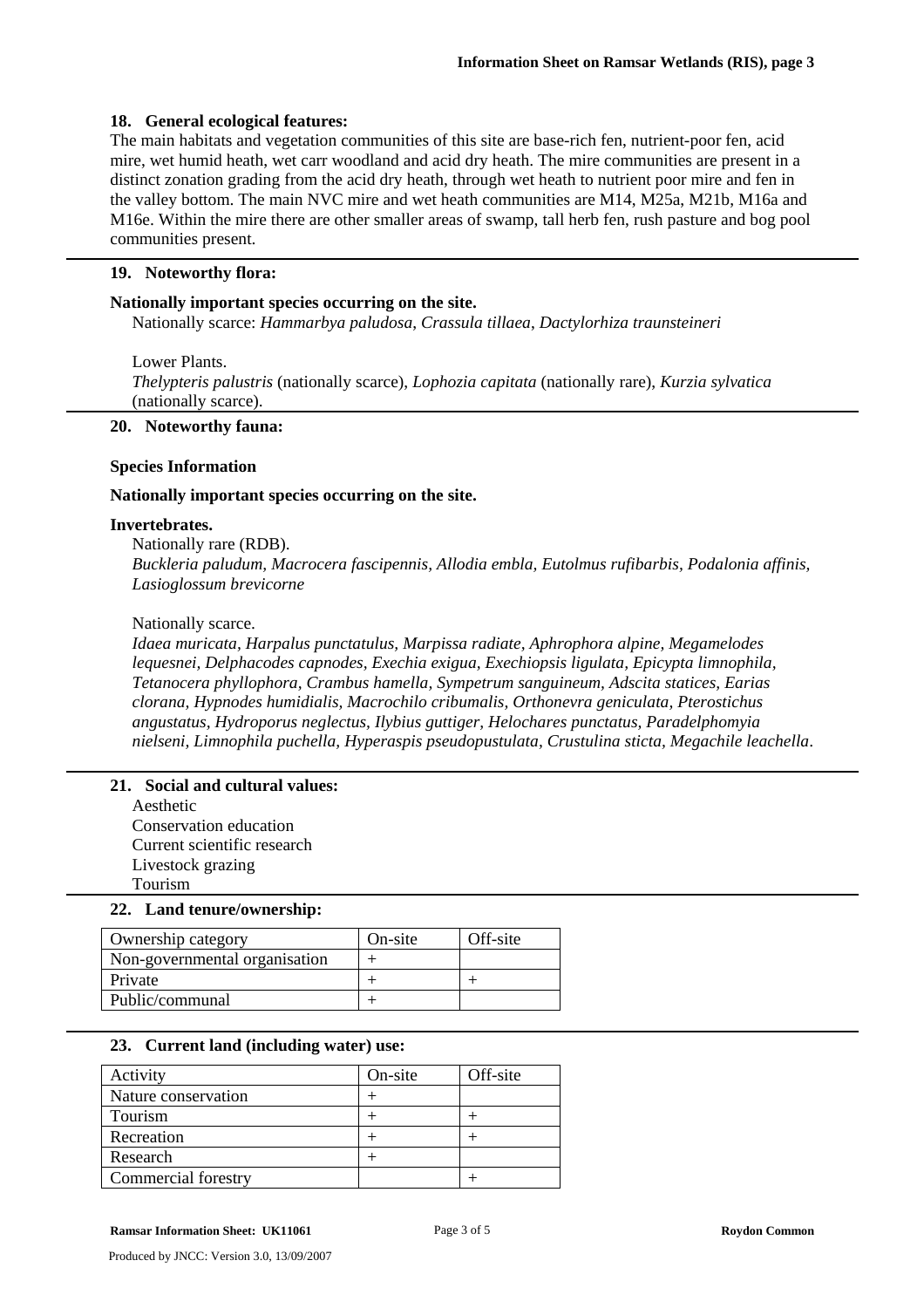| Arable agriculture (unspecified)   |        | $^{+}$ |
|------------------------------------|--------|--------|
| Permanent arable agriculture       |        | $^{+}$ |
| Livestock watering hole/pond       | $^{+}$ |        |
| Grazing (unspecified)              | $^{+}$ |        |
| Rough or shifting grazing          | $^{+}$ |        |
| Industry                           |        | $^{+}$ |
| Sewage treatment/disposal          |        | $^{+}$ |
| Irrigation (inc agricultural water |        | $^{+}$ |
| supply)                            |        |        |
| Mineral exploration                |        | $^{+}$ |
| <b>Transport route</b>             | $^{+}$ | $^{+}$ |
| Urban development                  |        | $^{+}$ |
|                                    |        |        |

#### **24. Factors adversely affecting the site's ecological character, including changes in land (including water) use and development projects:**

*Explanation of reporting category:* 

- *1. Those factors that are still operating, but it is unclear if they are under control, as there is a lag in showing the management or regulatory regime to be successful.*
- *2. Those factors that are not currently being managed, or where the regulatory regime appears to have been ineffective so far.*
- *NA = Not Applicable because no factors have been reported.*

| <b>Adverse Factor Category</b> | Category<br>Reporting | Description of the problem (Newly reported Factors only) | Site<br>д | $\cdot$ $-$<br>$\sigma$<br>₩ | Ċ<br>R<br>Lmı<br><u>ੁੰ</u> ਕ<br>↽ |
|--------------------------------|-----------------------|----------------------------------------------------------|-----------|------------------------------|-----------------------------------|
| No factors reported            | <b>NA</b>             |                                                          |           |                              |                                   |

For category 2 factors only.

What measures have been taken / are planned / regulatory processes invoked, to mitigate the effect of these factors?

Is the site subject to adverse ecological change? NO

#### **25. Conservation measures taken:**

| Conservation measure           | On-site | Off-site |
|--------------------------------|---------|----------|
| SSSI / ASSI                    | $^+$    |          |
| <b>NNR</b>                     | $^+$    |          |
| Land owned by a NGO for nature | $^{+}$  |          |
| conservation                   |         |          |
| Management agreement           | $^+$    |          |
| Site management statement/plan | $^{+}$  |          |
| implemented                    |         |          |
| Other                          |         |          |
| SAC                            |         |          |